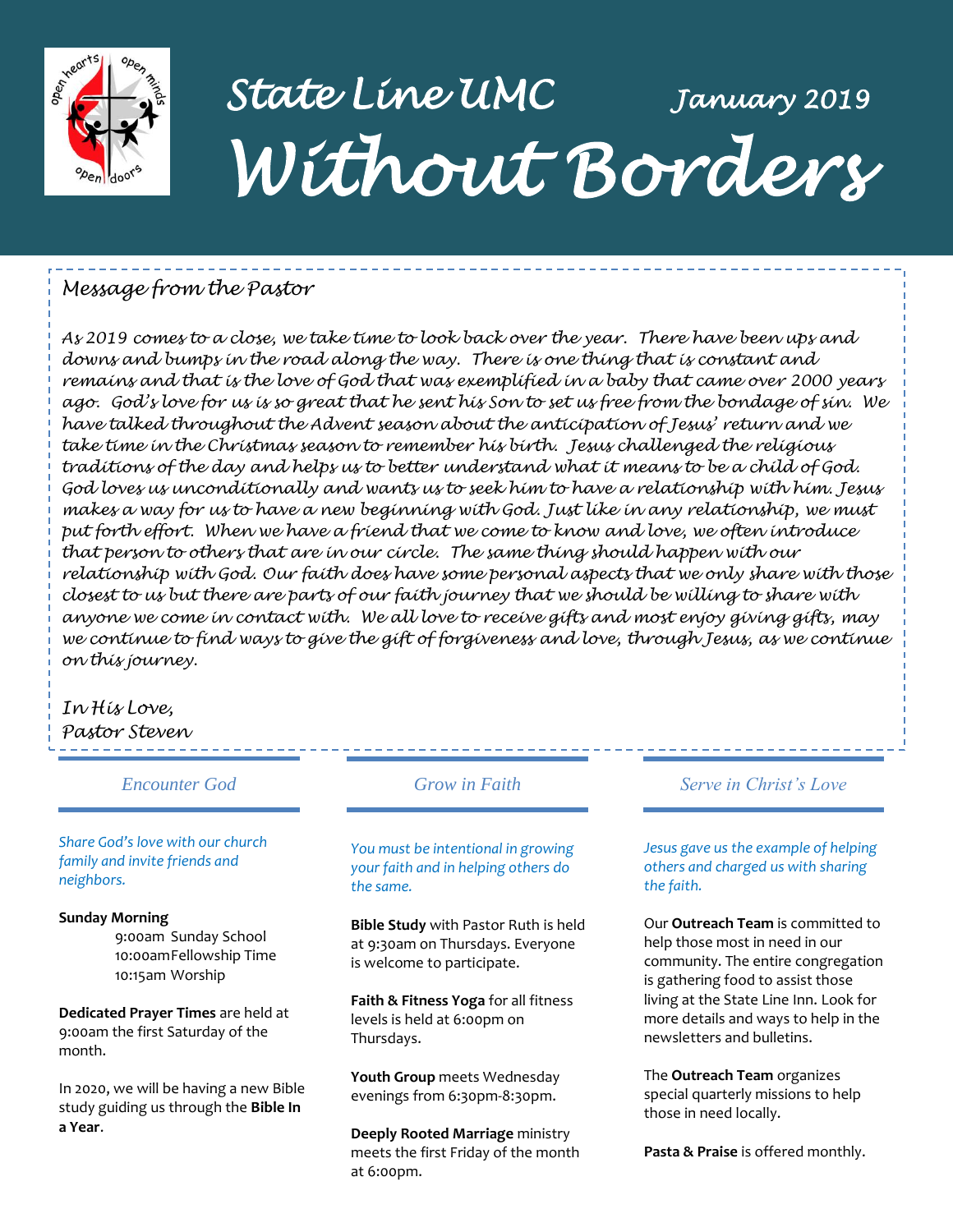*Our Mission To make new disciples of Jesus Christ*

Our Vision

To invite and reach out to our neighbors to encounter God, grow in *faith and serve in Christ's love*

### *Serving in Worship*

### *Church Calendar*

January 5<sup>th</sup> Worship Assistant: Matt Ellis Acolyte: Eli Greeters: Rob S. & Curtis B. Nursery: Tabitha H. & Gwenelle T. Tech Booth: Jonathan January 12<sup>th</sup> Worship Assistant: Ellen Avey Acolyte: Hunter Greeters: Darlene H. & Gary R. Nursery: Julia W. & Dixie E. Tech Booth: Jonathan January 19<sup>th</sup> Worship Assistant: Keric Ellis Acolyte: Jenni-Lynn Greeters: Judy E. & Rob S. Nursery: Christy G. & Hillary G. Tech Booth: Jonathan January 26<sup>th</sup> Worship Assistant: Matt Ellis Acolyte: Eli Greeters: John C. & Curtis B. Nursery: Tabitha H. & Gwenelle T. Tech Booth: Jonathan

 **Anniversaries**

**January** 23 Gary & Sherry Rhoe 25 Dale & Darlene Hostetter



#### **January**

|    | Timothy "TJ" Scheide |
|----|----------------------|
| 14 | Angie Baer           |
| 21 | Linda Junkins        |
| 22 | Sebastian Socks      |
| 24 | Ellen Avey           |
| 25 | Patty Goins          |
| 30 | Jacqueline Simmons   |
| 4  | Timothy "TJ" Scheide |
| 14 | Angie Baer           |
| 21 | Linda Junkins        |
| 22 | Sebastian Socks      |

OUR CALENDAR IS UPDATED WITH TO-THE-MINUTE CHANGES. VISIT [WWW.STATELINEUMC.COM](http://www.statelineumc.com/)

January 2<sup>nd</sup> 6:00PM – Faith & Fitness Yoga January 3rd 6:00PM – Deeply Rooted Marriage Ministry January 4<sup>th</sup> 9:00AM – Prayer Time for All January 6<sup>th</sup> 6:30PM – Bible in a Year January 8<sup>th</sup> 6:30PM – Youth Group 8:30PM – Praise Band Practice January 9<sup>th</sup> 9:30AM – Bible Study with Pastor Ruth 6:00PM – Faith & Fitness Yoga January 11<sup>th</sup> 9:00AM – Leadership Team Retreat January 13<sup>th</sup> 6:30PM – Bible in a Year January 15<sup>th</sup> 6:30PM – Youth Group 8:30PM – Praise Band Practice January 16<sup>th</sup> 9:30AM – Bible Study with Pastor Ruth 6:00PM – Faith & Fitness Yoga

January 19<sup>th</sup> 5:00PM – Pasta & Praise January 20<sup>th</sup> 6:30PM – Bible in a Year January 21st 6:30PM – Leadership Team Meeting January 22nd 6:00PM – Outreach Team to Pack & Deliver Food 6:30PM – Youth Group 8:30PM – Praise Band Practice January 23rd 9:30AM – Bible Study with Pastor Ruth 6:00PM – Faith & Fitness Yoga January 25<sup>th</sup> 7:45AM – Mission Central Trip January 27<sup>th</sup> 6:30PM – Bible in a Year January 29<sup>th</sup> 6:30PM – Youth Group 8:30PM – Praise Band Practice January 30<sup>th</sup> 9:30AM – Bible Study with Pastor Ruth

6:00PM – Faith & Fitness Yoga



"Remember our former product, 'The Resolution', that people only used on January 2nd of each year?"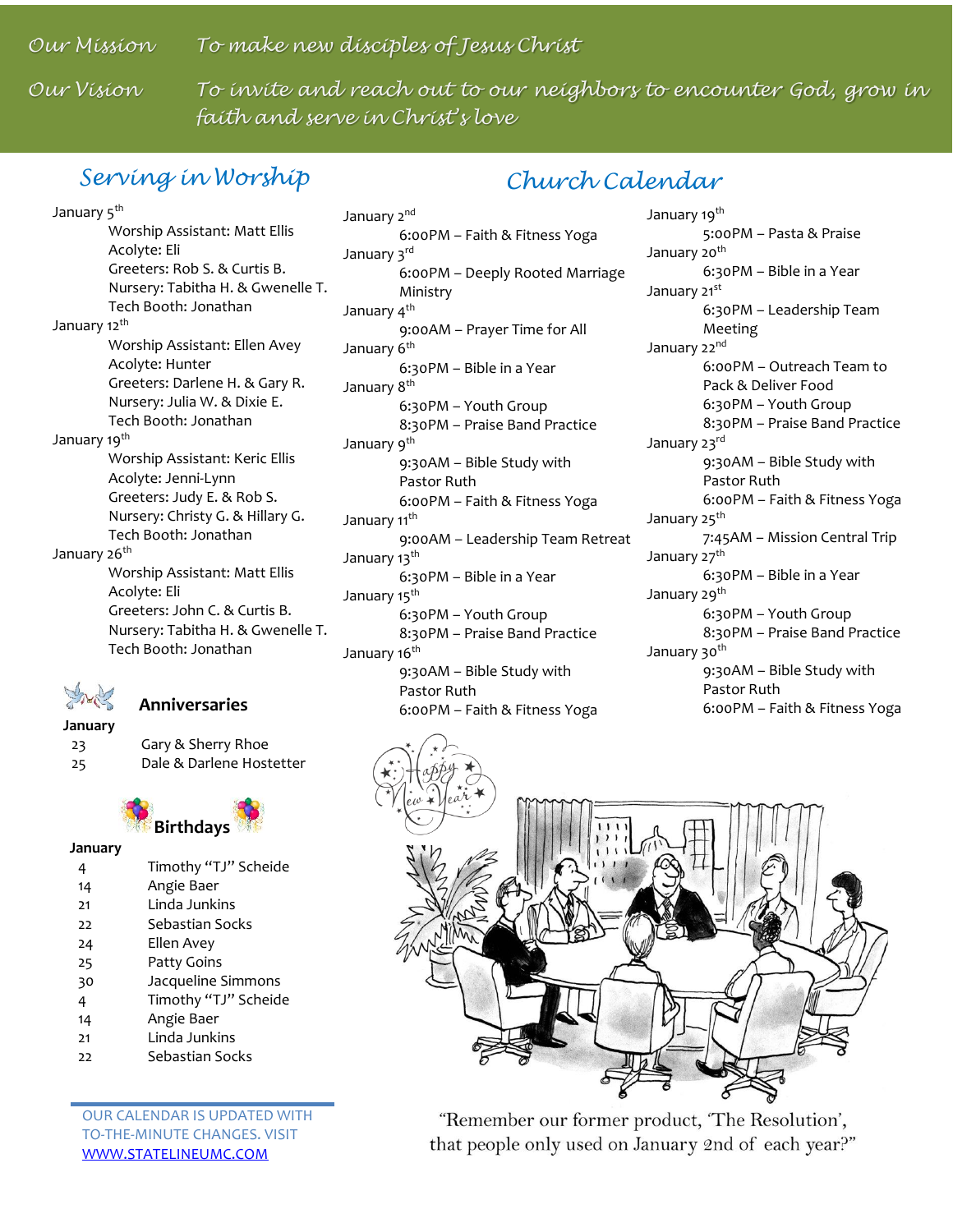# For Fellowship & Commun



#### **Pasta & Praise**



Let's stay connected to our community. The December Pasta & Praise night is **Sunday, January 19th** from 5:00pm until 6:30pm.

Sign-up today at the Communications Table to provide a dessert or Italian bread for this meal.

#### **Quarterly Mission**

We are partnering with PMI Pregnancy Ministries this quarter to collect diapers of all sizes, wipes and diaper cream to support their important work. Look for the port-a-crib to deposit your donations starting Sunday, January 5 $^{\rm th}$ .

**PMI's mission** is to uphold the sanctity of human life by providing Christ-centered assistance in pregnancy and related areas.







If you haven't noticed a new addition to our parking lot, take a look! The Outreach Team has partnered with other ministries to purchase a low-cost, quality van to enhance our mission to the State Line Inn residents and to reach BEYOND in their ministry. After becoming aware of this opportunity, a team traveled to Newburg to inspect the van. They were able to negotiate a deal. We now have a van that will be able to help us reach outside our own church.

- $\triangleright$  Provide rides to and from the State Line Inn for meals and, hopefully, more participation in Worship
- $\triangleright$  Youth outings
- $\triangleright$  Church group outings
- $\triangleright$  Food delivery to the Inn
- $\triangleright$  Transportation of equipment for cookouts and other outreach to the community
- $\triangleright$  Whatever else God leads us to do in our community while striving to make new disciples of Jesus

#### **Dale Hostetter Spotlight** Right-hand Handyman



#### We would like to thank Dale for working to fix lighting in the downstairs rooms, and all the other things he does to support Ed Fiery with regards to maintaining our spiritual home! While you are wishing Dale a Merry Christmas, please thank him for solving problems for us here at the church.



#### **Church Christmas Party**